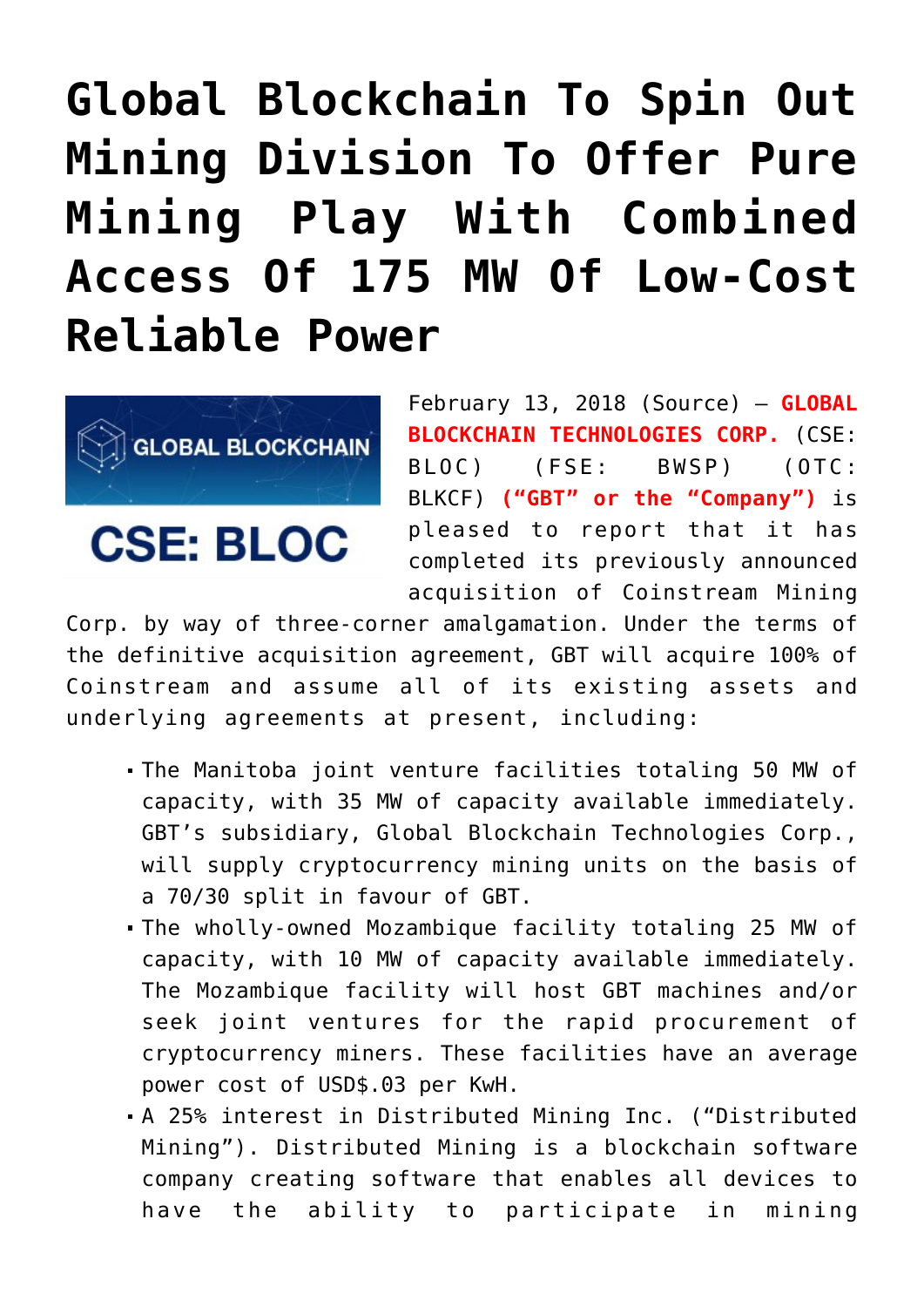cryptocurrency. The software will be available to be downloaded through Distributed Mining, or through its partner sites. Connected devices will then be able to activate mining operations through their devices (including but not limited to mobile phones and gaming consoles).

Distributed Mining would allow anyone with a connected device to download and install a software packet, giving the user access to optimized cryptocurrency mining. The distributed mining platform will be able to optimize for variable mining requirements, and its design is particularly well suited for gaming consoles, of which there are over 100 million currently connected units. Gaming consoles contain stronger processing power than that found in typical laptop/desktop computers, making them the perfect environment to deploy the distributed mining platform as individuals are able to put their resting consoles to work, earning them valuable cryptocurrency tokens.

Both the Manitoba and Mozambique facilities are managed by personnel who are seasoned in the operation of cryptocurrencies, providing a turnkey and lean solution to GBT.

## **Spinout of Global Blockchain Mining as stand-alone publicly listed entity**

The Company is pursuing a plan of arrangement to liberate the value in its mining division. Through the arrangement, the Company intends to list Global Blockchain Mining, along with all of its mining interests, as a publicly listed Canadian entity.

The spinout will be on a one-for-one basis with every share held of GBT entitling the holder to one share of Global Blockchain Mining.

The Company has set the annual general and special meeting for April 10, 2018. All shareholders as of the record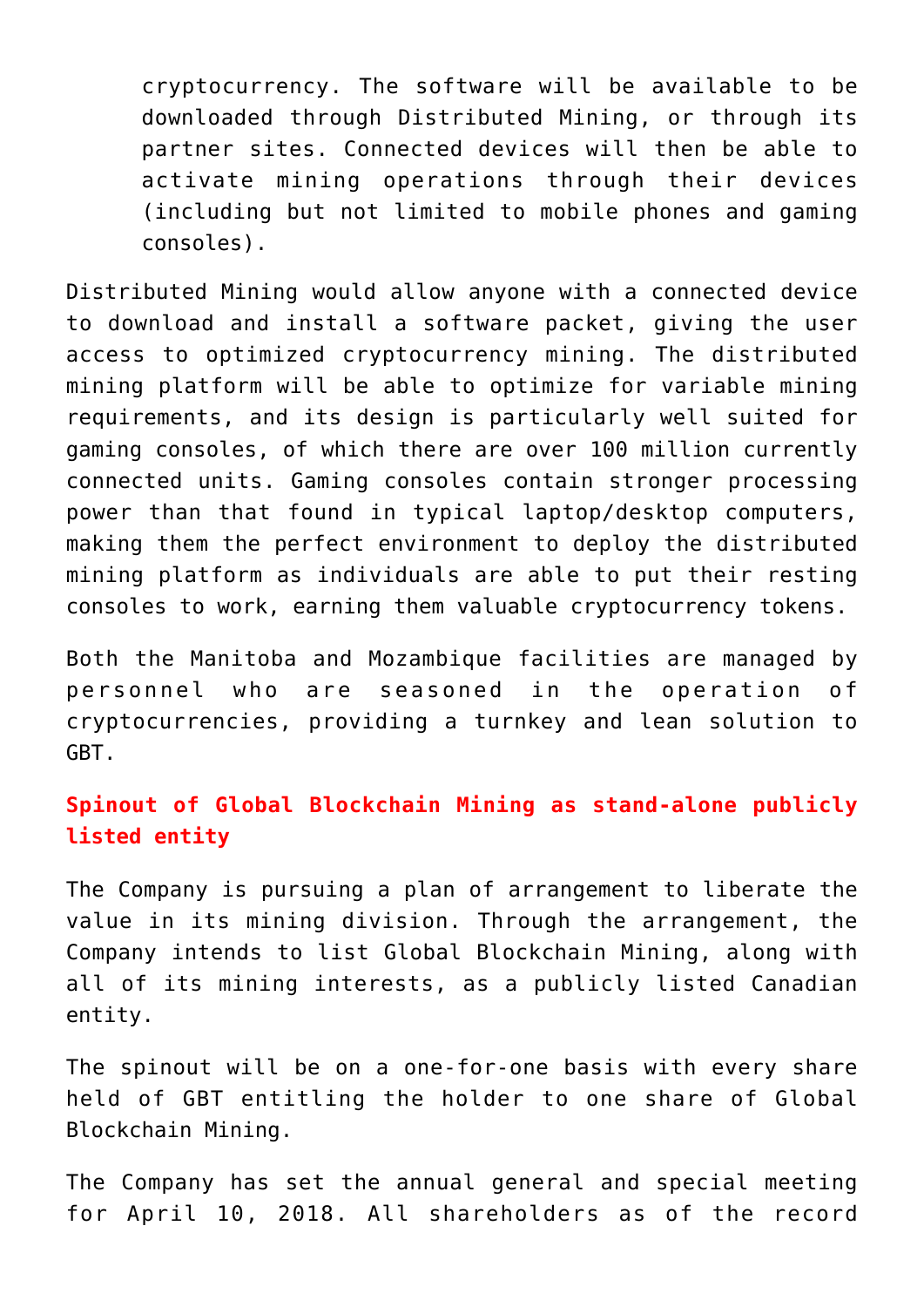date, March 1, 2018, will be entitled to vote at the meeting, as well as to the spinout share.

The spinout entity is anticipated to have combined access to 175 MW of low-cost, reliable power in Montana, Manitoba, and Mozambique and currently has 6,666 AntMiner S9s which are expected to be fully operational by mid-April. The spinout will also hold 25% of Distributed Mining.

GBT will satisfy the acquisition of Coinstream by the issuance of 32.5 million common shares of Global Blockchain Technologies.

The completion of the arrangement and the listing of Global Blockchain Mining will be subject to regulatory approval of this transaction, the approval of shareholders, the Supreme Court of British Columbia and the Canadian Securities Exchange, which is not guaranteed.

## **About Global Blockchain Technologies Corp**.

Global Blockchain Technologies Corp. provides investors access to a basket of direct and indirect holdings within the blockchain space, managed by a team of industry pioneers and early adopters of all major cryptocurrencies.

GBT is listed on the CSE and its common shares trade under the ticker symbol "BLOC." Other information relating to GBT is available on SEDAR at [www.sedar.com](http://www.sedar.com/) as well as on the Company's website at [www.globalblockchain.io](http://www.globalblockchain.io/).

On behalf of:

**GLOBAL BLOCKCHAIN TECHNOLOGIES CORP.**

Shidan Gouran President

**Cautionary Note Regarding Forward-Looking Information**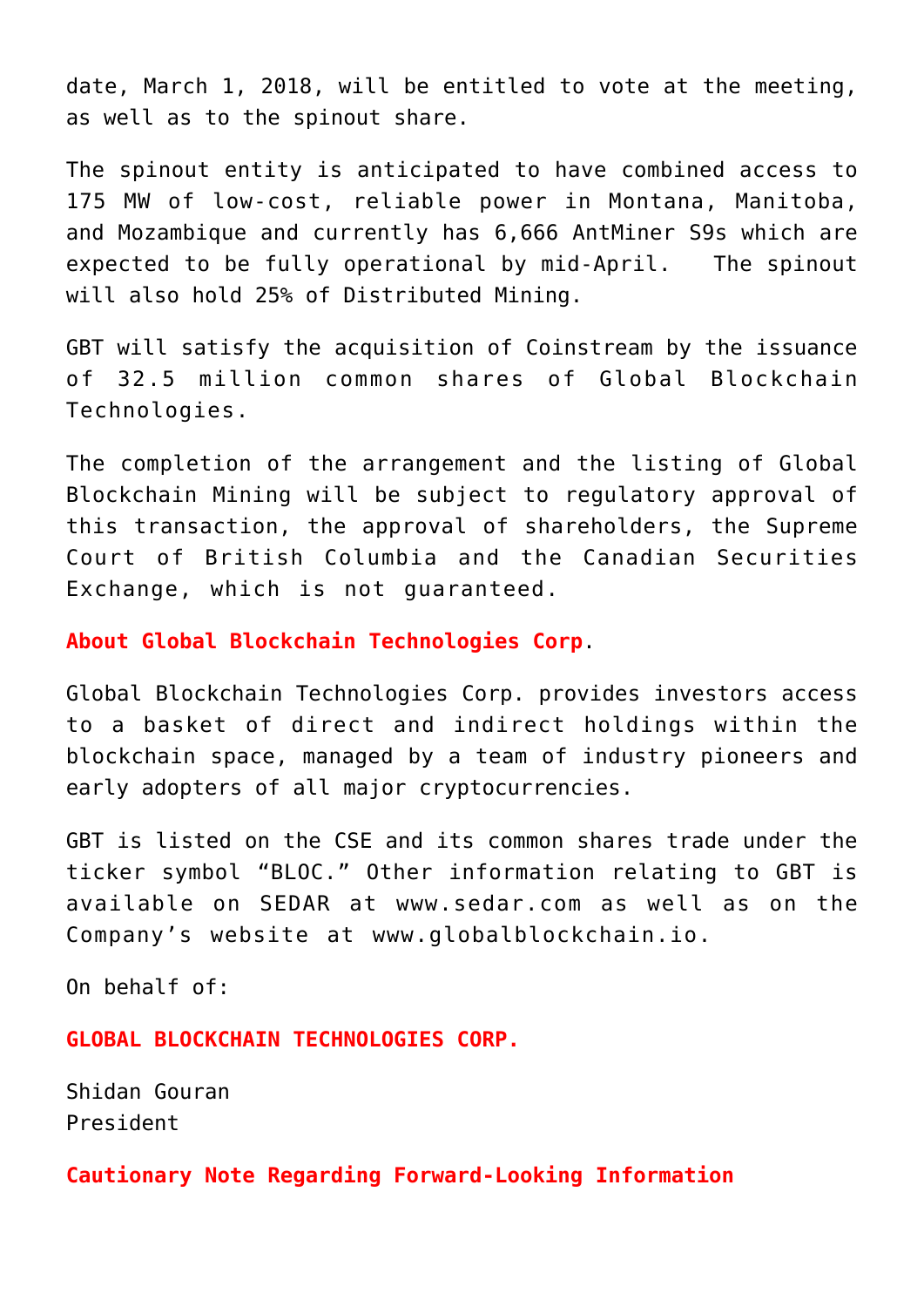This news release contains "forward-looking information" within the meaning of applicable securities laws. Generally, any statements that are not historical facts may contain forward-looking information, and forward-looking information can be identified by the use of forward-looking terminology such as "plans", "expects" or "does not expect", "is expected", "budget", "scheduled", "estimates", "forecasts", "intends", "anticipates" or "does not anticipate", or "believes", or variations of such words and phrases or indicates that certain actions, events or results "may", "could", "would", "might" or "will be" taken, "occur" or "be achieved". Forward-looking information includes, but is not limited to the Company's goal of streamlining the current arduous, lengthy and complicated process that interested investors need to undergo in order to gain exposure to the cryptocurrency space with a view to becoming the first vertically integrated originator and manager of top-tier blockchains and digital currencies. The Company has no assets and its business plan is purely conceptual in nature and there is no assurance that it will be implemented as set out herein, or at all. Forward-looking information is based on certain factors and assumptions the Company believes to be reasonable at the time such statements are made, including but not limited to: statements and expectations regarding the ability of the Company to (i) successfully engage senior management with appropriate industry experience and expertise, (ii) gain access to and acquire a basket of cryptocurrency assets and pre-ICO and ICO financings on favourable terms or at all, (iii) successfully create its own tokens and ICO's, and (iv) execute on future M&A opportunities in the cryptocurrency space; receipt of required regulatory approvals; the availability of necessary financing; permitting and such other assumptions and factors as set out herein. Forward-looking information is subject to known and unknown risks, uncertainties and other factors that may cause the actual results, level of activity, performance or achievements of the Company to be materially different from those expressed or